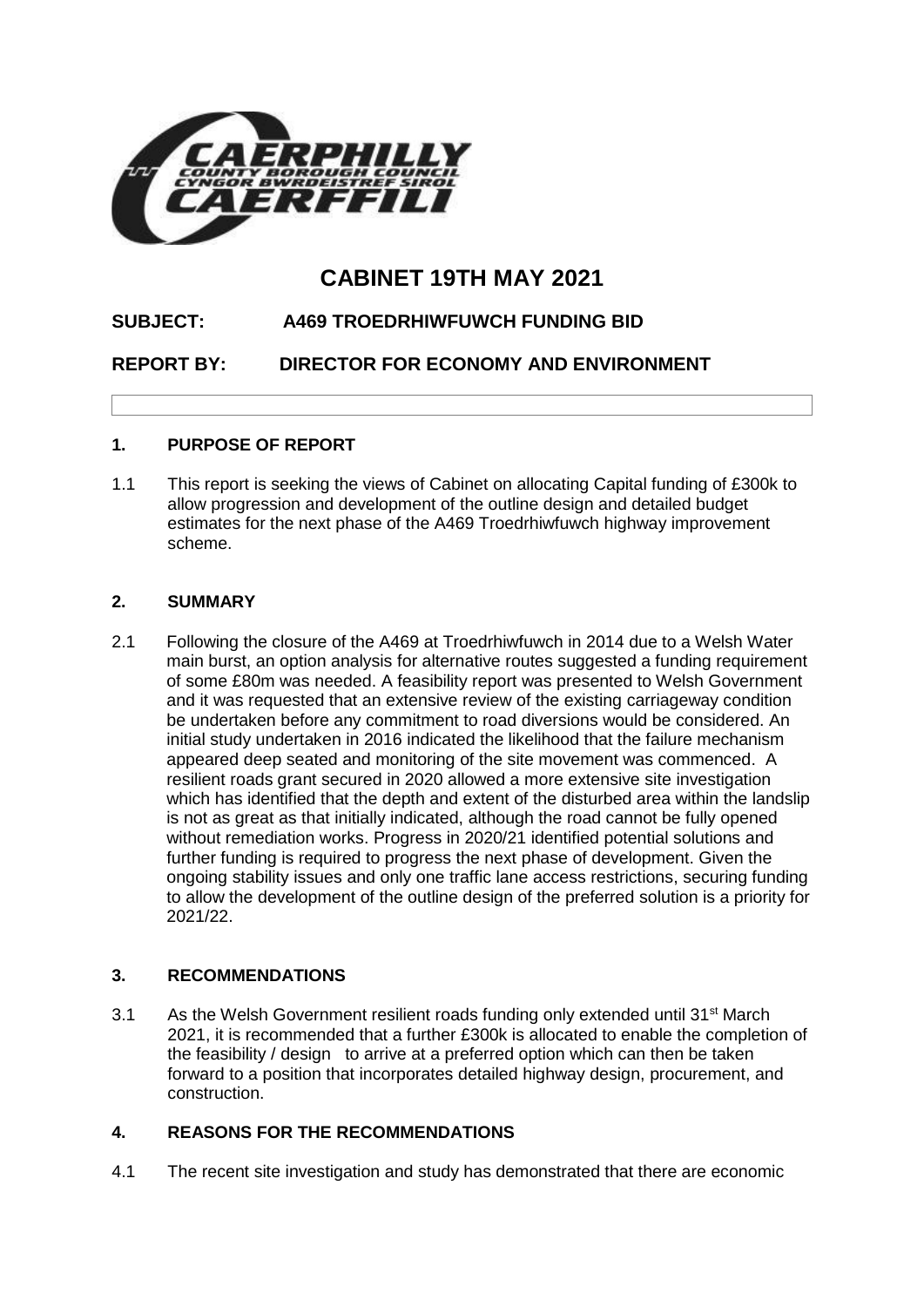solutions for stabilising the existing highway corridor, as opposed to the 2016 study which suggested otherwise. Options have been developed that could negate the need for a new road and ensure the ongoing stability of the existing section of highway. Capital funding will allow progression and development of the outline design and detailed budget estimates. This in turn will allow further funding to be sought for the detailed design and construction phase which would be expected between 2022/24.

## **5. THE REPORT**

- 5.1 The A469 road between New Tredegar and Pontlottyn is a major link to the A465 Heads of the Valley Trunk Road to the North and a vital link for communities to the A4049 strategic highway to the south. In February 2014 accelerated movement resulted in the A469 at Troedrhiwfuwch being closed for three months causing significant disruption to utility services, businesses, schools and residents in the area. Funding was secured from the Welsh Government to undertake a highway resilience feasibility options appraisal study which was completed in July 2016. The study concluded that the geotechnical risk for the site was likely to remain high and that it would be difficult, due to the size and scale of the stabilisation works required, to protect the highway from future movement. The study also looked at alternative route options to divert the A469 away from the slip area with overall costs estimates ranging from £60 million to £80 million. The study recommended further investigations to fully understand the nature and magnitude of the geotechnical risk posed by the landslip and that further investigations would be required. The site movement has been monitored over the subsequent years.
- 5.2 Following storm Dennis in February 2020 further accelerated movement resulted in raised concerns about the overall stability of the highway corridor. As a precautionary measure the carriageway was reduced to a single lane under temporary traffic light control to reduce live and dynamic loading on the slip area. Funding was immediately secured under the resilient roads fund grant to allow further detailed investigation of the slip area. External geotechnical consultants were engaged to undertake an extensive and detailed site investigation of the slip area to understand the nature and full extent of the slip, determine the current stability of the site and consider any options available to stabilise the area in both the long and short term.
- 5.3 From the site investigation, the consultants have been able to determine the current state of the slip in terms of stability. A pictorial representation of the analysis has been attached within Appendix 1.

The minimum factor of safety that would be considered acceptable in situations like this is 1.3 and preferably 1.5 to ensure continued stability. The factors of safety calculated for the current situation range from 0.36 to 1.26, where anything below 1 indicates an active slip.

The analysis indicates that the general slip area is fluctuating above and below the equilibrium factor of safety of 1. It further indicates that external factors such as excessive rainfall and ground water can cause a reduction in the slip factor of safety and trigger movement. This is also further compounded by heavy dynamic and static loading from vehicle traffic.

Contrary to the 2016 study findings, this most recent and more extensive investigation suggests that there are options available that can be implemented, which would ensure the integrity/stability of the highway corridor in both the short and long term.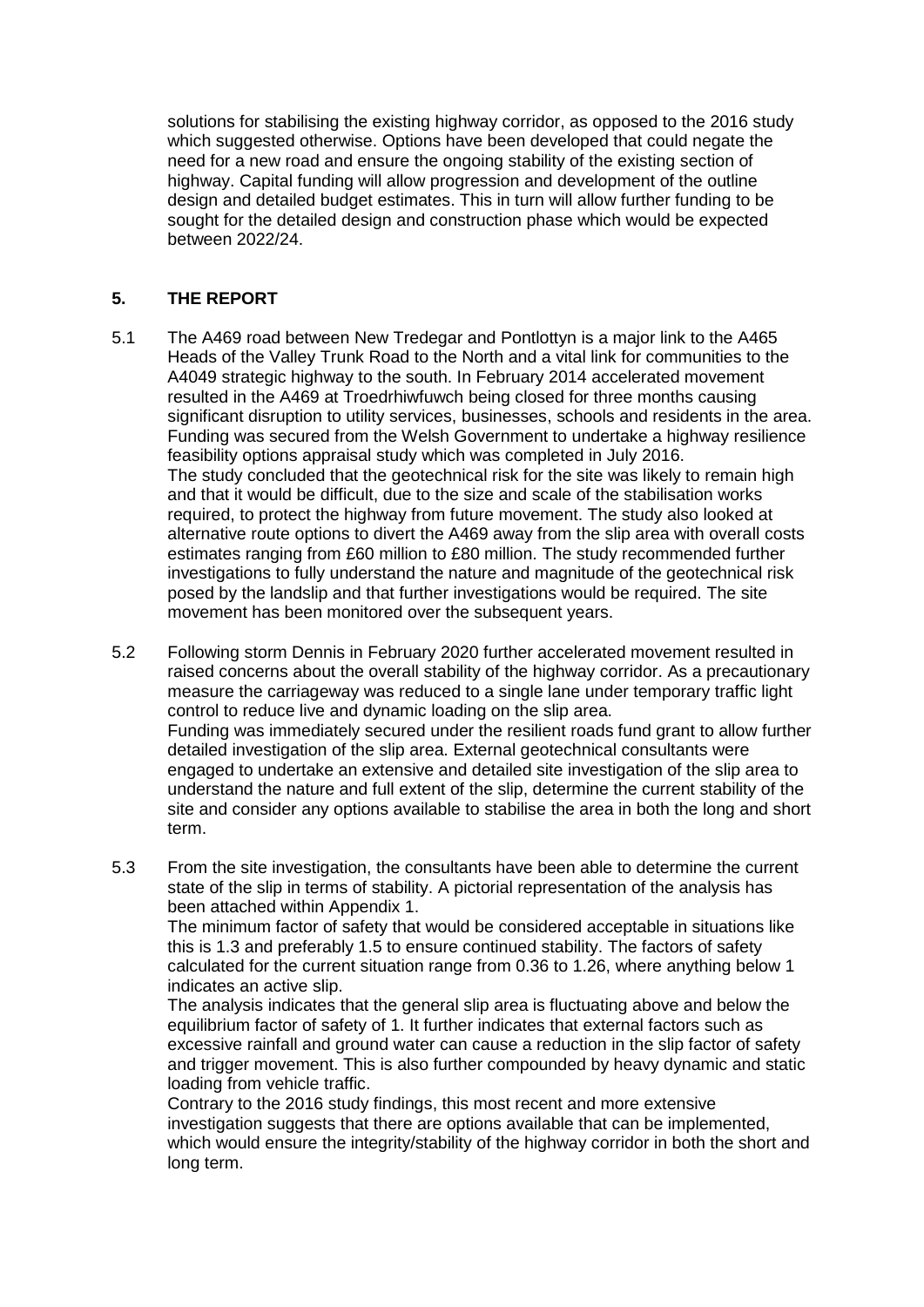- 5.4 The site investigation results and analysis have demonstrated that the slip area is currently in a cyclic state of periods of stability and instability. The periods of instability are typically trigged by some external factors such as extremes of weather (heavy rainfall) and to a lesser extent dynamic and static load changes. It is for this reason that maintenance works have been undertaken on several occasions to seal the surface cracking in the carriageway and footway to reduce the ingress of water through the surface, although this does not address the ground water issue. It is also the reason why temporary traffic management has been installed to limit traffic to the north bound lane which both reduces the dynamic and static loading by slowing vehicles down and reducing their number in the area at any one time. While the foregoing actions go some way towards reducing the extremes of the triggered movement they in no way prevent it and as such the current restrictions in terms of single lane running and reactive repair will remain in place for the foreseeable future.
- 5.5 The recent site investigation study has demonstrated that there are economic solutions for stabilising the existing highway corridor, as opposed to the 2016 study which suggests otherwise. The next stage is to develop the feasibility design further to arrive at a preferred option which can then be taken forward to detailed design, procurement, and construction. The current funding made available by the Welsh Government under the resilient

roads funds only extended until the end of March 2021. To progress with the further outline and detailed design of the project additional funding needs to be secured.

5.6 Options have been developed that could negate the need for a new road and ensure the ongoing stability of this section of highway, these are detailed in Appendix 2, presented in tabular form detailing pros and cons together with preliminary cost estimate for the options considered.

#### 5.7 **Conclusion**

Given the specialist nature of the proposed engineering solutions a phased approach to procurement would be suggested if the £300k Capital monies are made available.

The first phase would be to appoint a specialist consultant to develop the feasibility designs to allow the selection of a preferred option (from Appendix 2), and the development of the preferred option to outline design stage. Development of the preferred option will also allow detailed budget estimates to be prepared.

The second phase of procurement will involve the appointment of a design and build contractor. The use of this approach is suggested for two main reasons, the first is buildability - this project is likely to be logistically very difficult to deliver and the appointment of a specialist contractor to both design and construct this project is seen as the best way forward. Specific stipulations could be made such as stating that single way traffic flows must be maintained during construction, given that it would be a design and build contract, the contractors could them take this into account when developing their proposed solutions. Secondly is risk, this will sit mainly with the contractor, which given the complexity of the project and provides greater assurance to the authority as the selected contractor will have full input to both design and construction.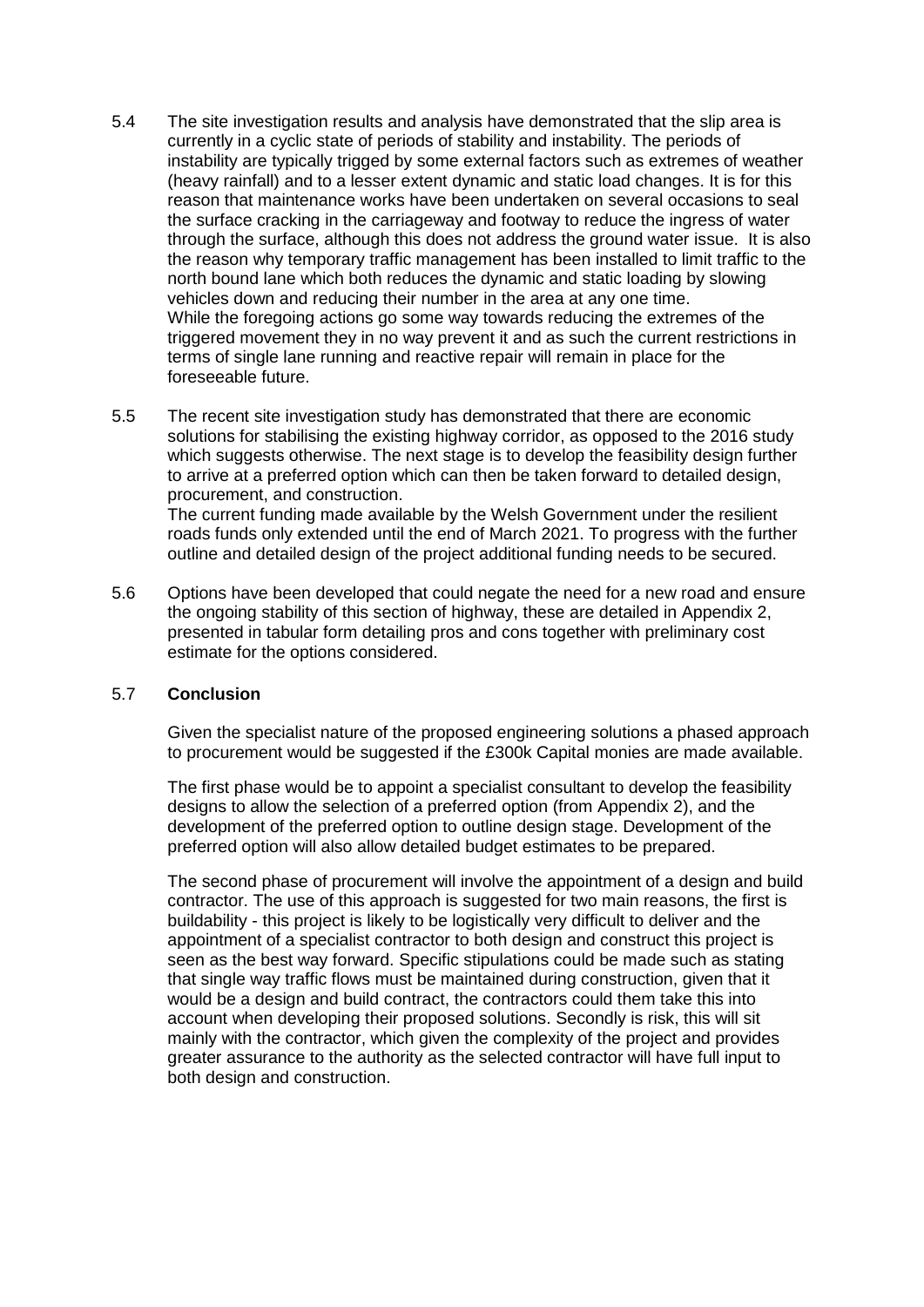#### **6. ASSUMPTIONS**

6.1 It has been assumed that further design feasibility work costing circa £300k will be required to place the authority in a position to bid for external funds to complete the necessary works to maintain this accessible route to the Upper Rhymney valley.

## **7. SUMMARY OF INTEGRATED IMPACT ASSESSMENT**

7.1 The IIA indicates that the reopening of the road will have a wide-ranging positive impact for all road users, the local communities and economy in doing so. Not progressing with the proposal could have the reverse negative impact as the road could eventually fail and could close off or isolate communities resulting in lengthy diversions which would increase travel costs and make journeys to friends, families, education, employment or leisure more difficult.

## **Full Integrated Impact Assessment included in Appendix 3**

## **8. FINANCIAL IMPLICATIONS**

8.1 Initial consultation with Corporate finance has been undertaken and it is recognised we have statutory duties to maintain the Highway. The £300k funding will allow design and tenders to progress, however, the longer-term construction costs for the scheme will need to be secured via additional capital funding and / or external funding bids.

### **9. PERSONNEL IMPLICATIONS**

9.1 None

## **10. CONSULTATIONS**

10.1 The views of consultees have been incorporated and addressed within the report. There were no views which differ from the recommendations.

## **11. STATUTORY POWER**

11.1 The recommendation to fund the design options addresses the authority's statutory duty under the Highways Act to maintain the highway in a safe condition and promotes the well-being of our future generations.

Author: Chris Adams, Highway Engineering group Manager

Consultees: Cllr John Ridgewell, Cabinet Member for Environment and Infrastructure Christina Harrhy, Chief Executive Mark S Williams, Corporate Director for Economy and Environment Marcus Lloyd, Head of Infrastructure Robert Tranter, Head of Legal Services and Monitoring Officer Lynne Donovan, Head of People Services